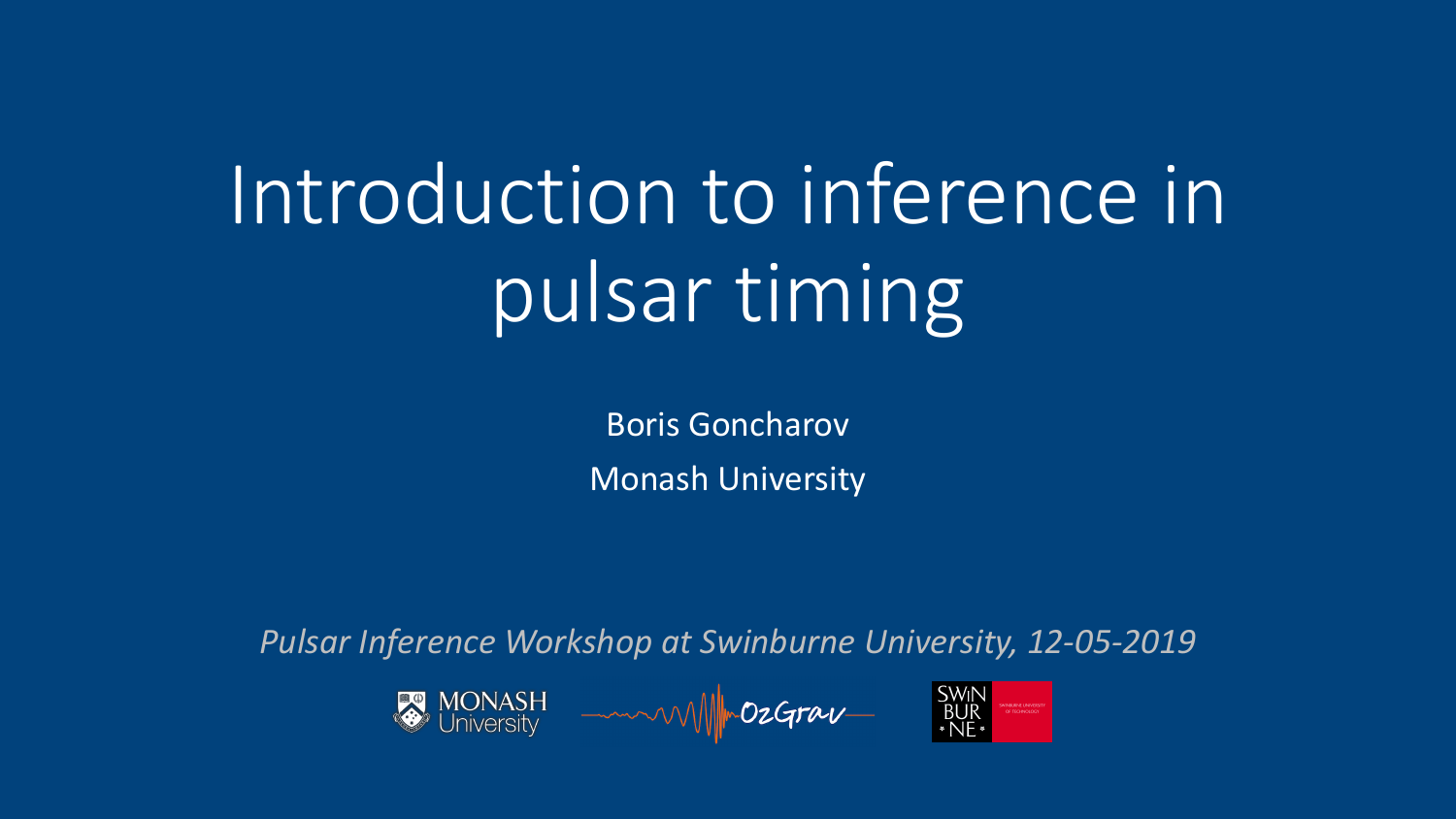### Measurement in pulsar timing

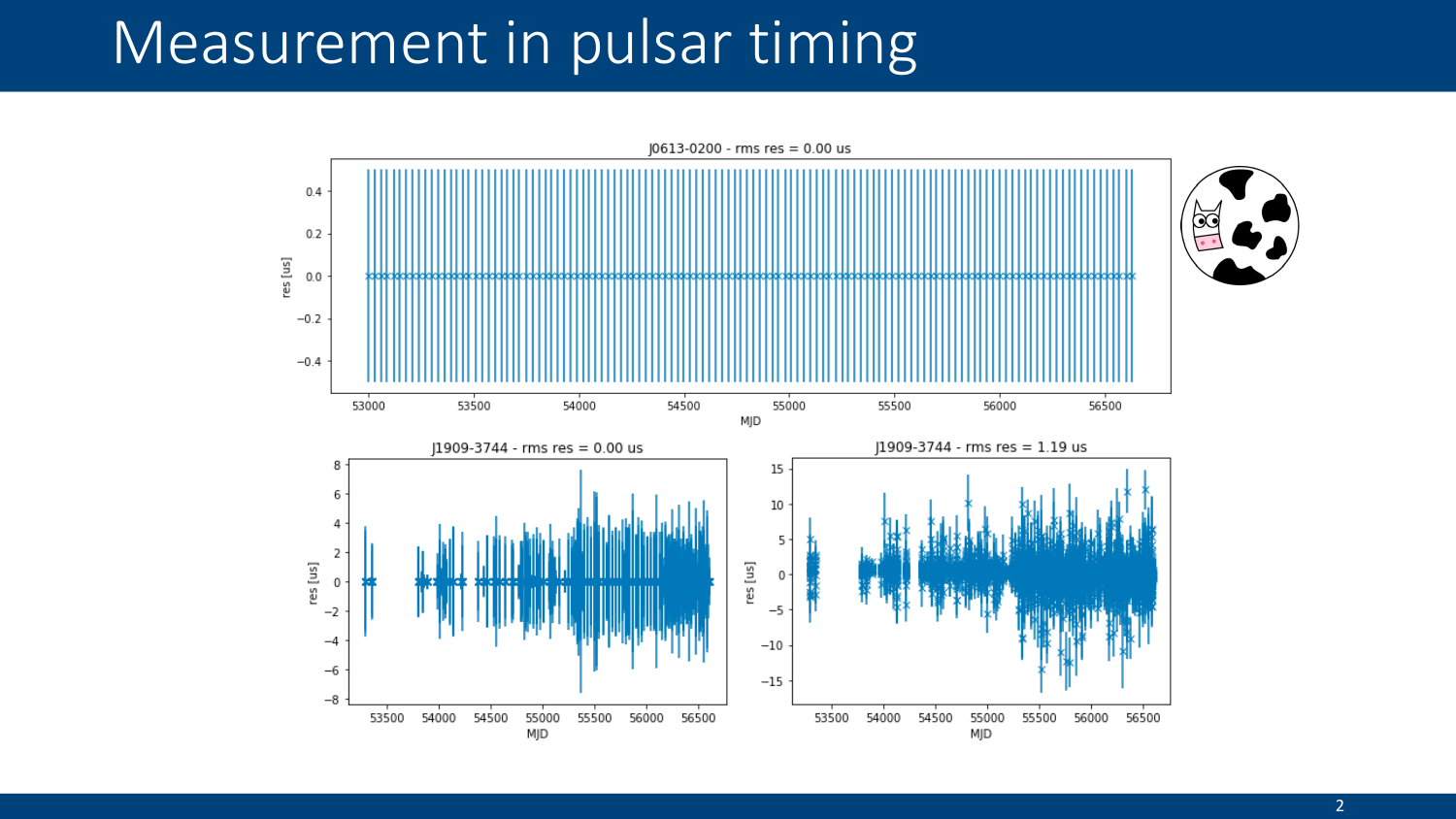## Likelihood function

$$
L(\theta, \xi | \delta t) = \frac{1}{\sqrt{(2\pi)^k \det(C)}} \times \exp\left(-\frac{1}{2}(\delta t - s - M\xi)^T C^{-1} (\delta t - s - M\xi)\right)
$$

- C covariance matrix, **stochastic signals**, dimensions: n x n
- $6t$  vector of timing residuals
- (- s – Mξ) – **deterministic signal** vector that has a known functional form for time-evolution
- $M\xi$  timing model signal vector
- $M$  design matrix, dimensions: n x m [ToA x timing model parameters]
- $\xi$  timing model parameters
- s other deterministic signals, i.e. from perturbation in Solar System Ephemeris parameters

Rutger Van Haasteren, Yuri Levin, Patrick McDonald, Tingting Lu, On measuring the gravitational-wave background using Pulsar Timing Arrays, Monthly *Notices of the Royal Astronomical Society, Volume 395, Issue 2, 11 May 2009, Pages 1005–1014, https://doi.org/10.1111/j.1365-2966.2009.14590.x*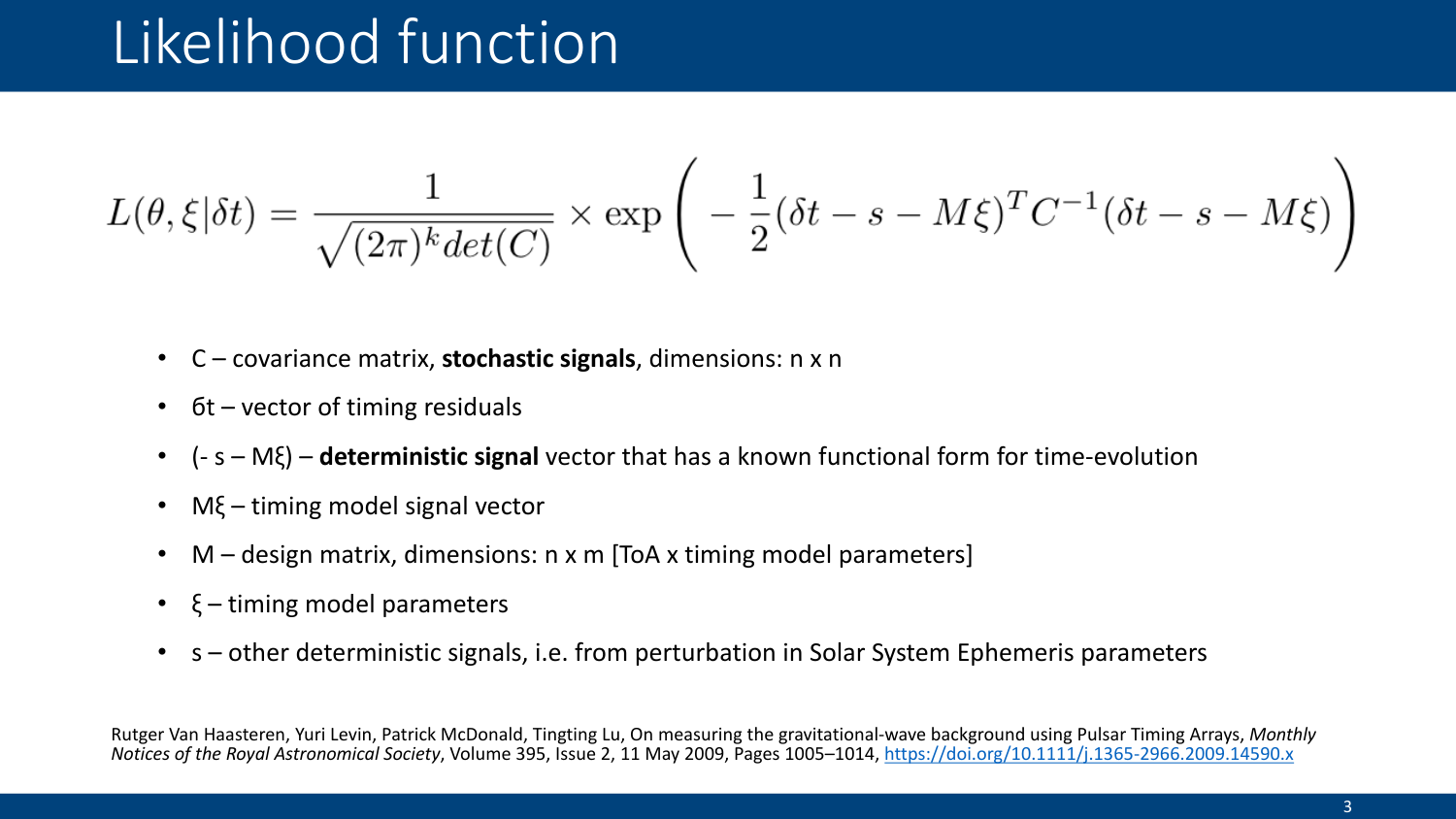### Likelihood marginalization over timing model parameters

In order not to sample timing model parameters  $\xi$ , we can assume assume a uniform prior and marginalize our likelihood over these parameters:

$$
L(\theta|\delta t) = \frac{\sqrt{det(M^TC^{-1}M)^{-1}}}{\sqrt{(2\pi)^{n-m}det(C)}} \times \exp\left(-\frac{1}{2}(\delta t - s)^TC'(\delta t - s)\right)
$$

$$
C' = C^{-1} - C^{-1}M(M^TC^{-1}M)^{-1}M^TC^{-1}
$$

Rutger Van Haasteren, Yuri Levin, Patrick McDonald, Tingting Lu, On measuring the gravitational-wave background using Pulsar Timing Arrays, Monthly *Notices of the Royal Astronomical Society*, Volume 395, Issue 2, 11 May 2009, Pages 1005–1014, https://doi.org/10.1111/j.1365-2966.2009.14590.x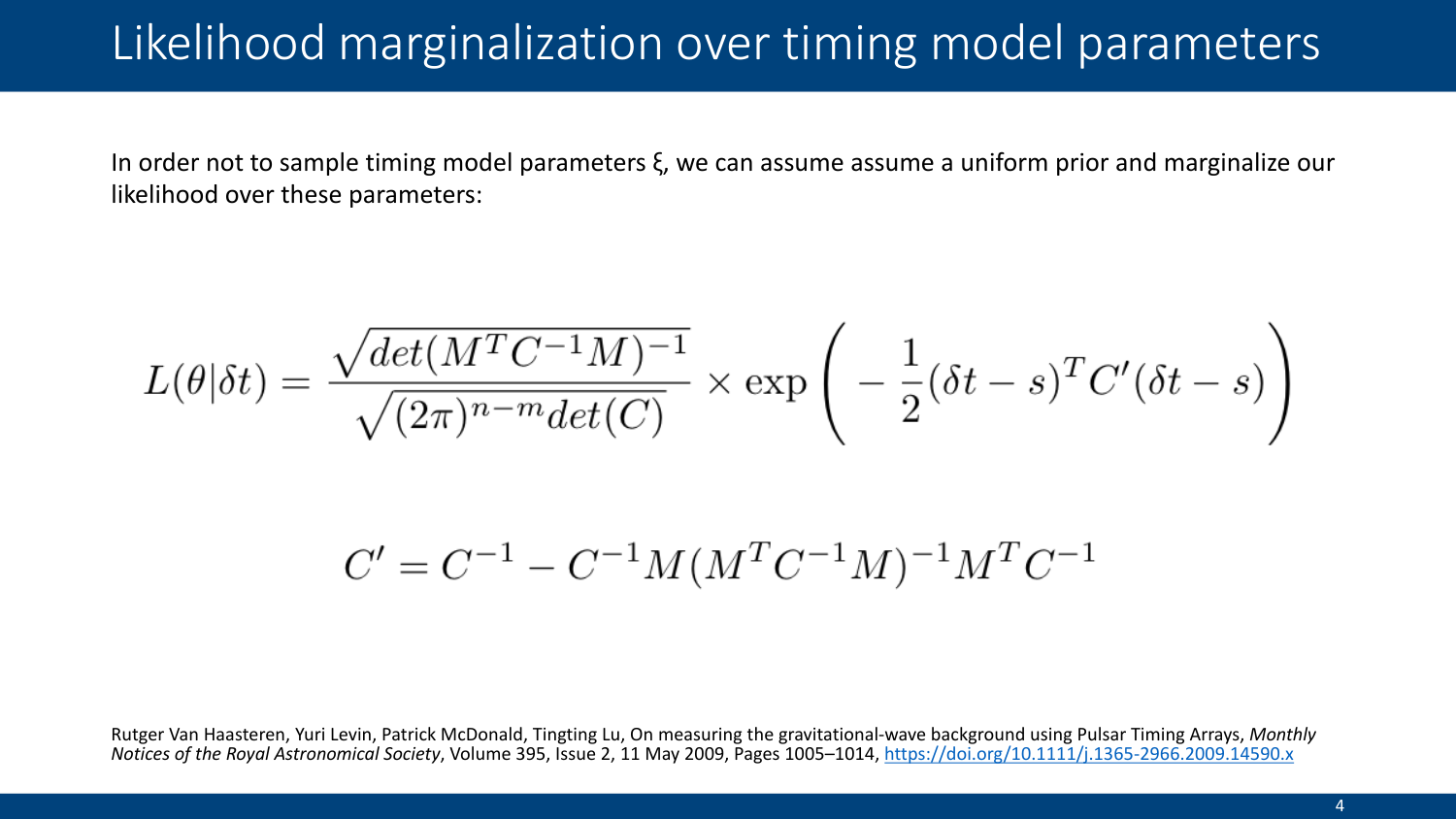## Correlations in pulsar timing

- No correlations, white noise
- Between measurements
	- Red noise
	- DM variations
- Between pulsars
	- Clock error (monopole)
	- Error in Solar System Ephemeris (dipole)
	- Stochastic gravitational-wave background (quadrupole)

#### **Dominant computational cost: C<sup>-1</sup>**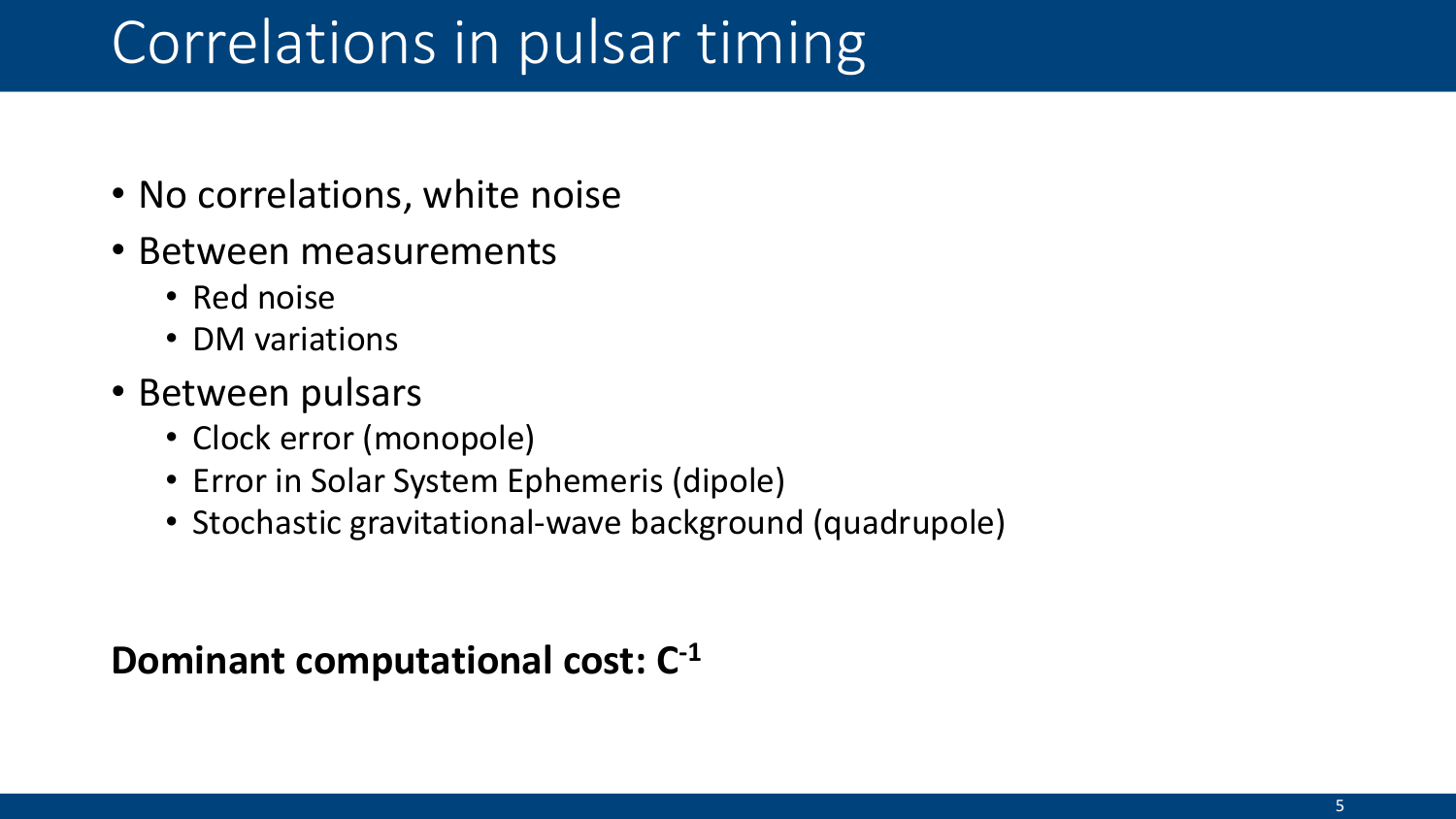### Likelihood

• We can further reduce computational cost by rewriting our likelihood:

$$
L(\theta|\delta t) = \frac{1}{\sqrt{(2\pi)^{n-m} \det(G^T C G)}} \times \exp\left(-\frac{1}{2}(\delta t - s)^T G(G^T C G)^{-1} G^T (\delta t - s)\right)
$$

Where G obtained through the singular value decomposition of design matrix M:  $M = U S V^*$ 

- $S$  singular values of M
- U,  $V$  unitary matrices

Rutger van Haasteren, Yuri Levin, Understanding and analysing time-correlated stochastic signals in pulsar timing, *Monthly Notices of the Royal Astronomical Society*, Volume 428, Issue 2, 11 January 2013, Pages 1147–1159, https://doi.org/10.1093/mnras/sts097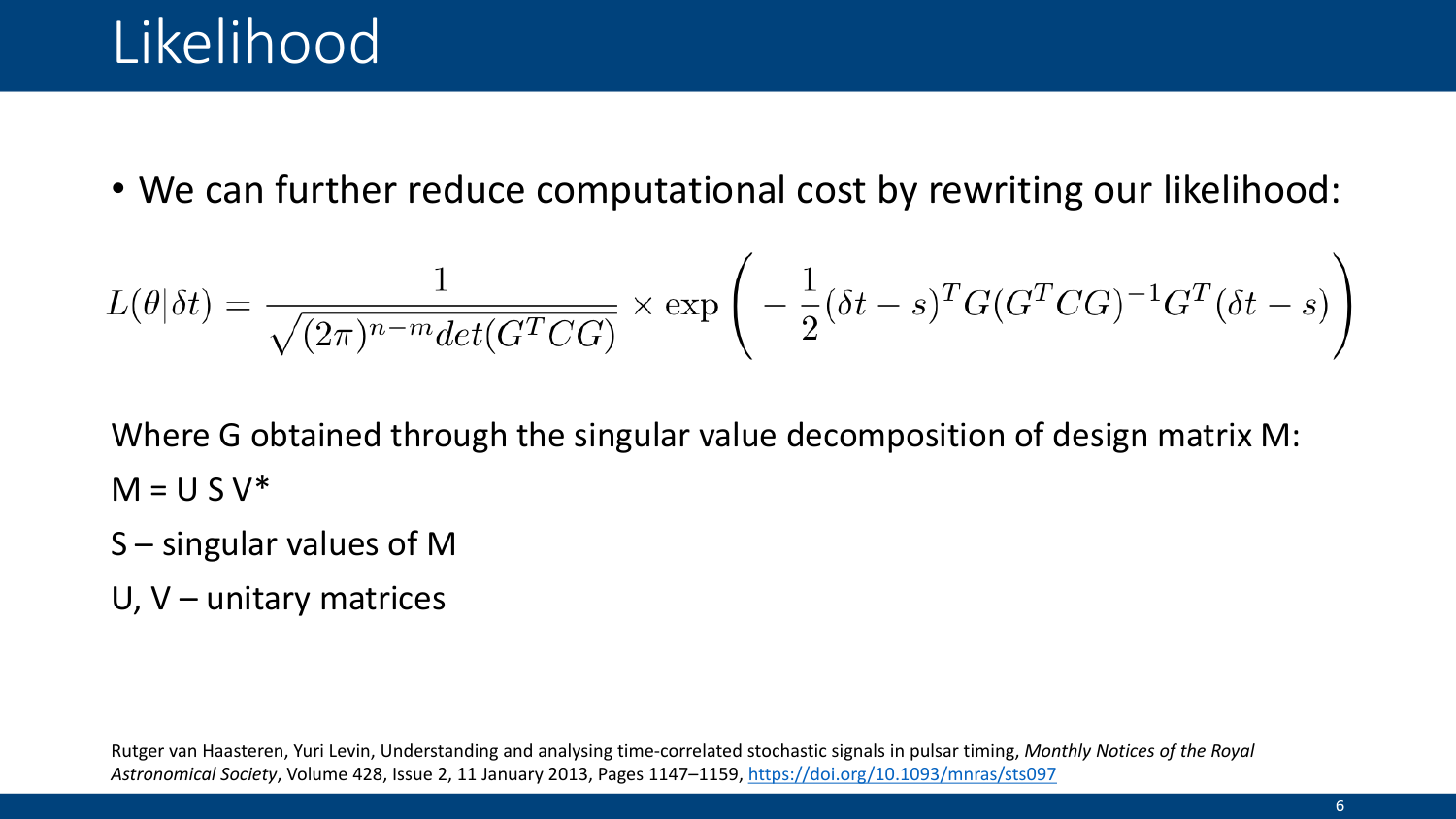### Covariance matrix – stochastic signals

- White noise: diagonal covariance matrix, the inverse of elements:
	- $\sigma_s^2 = \text{T2EFAC}^2(\sigma^2 + \text{T2EQUAD}^2)$
	- $\sigma_s^2 = (EFAC \sigma)^2 + EQUAD^2$
- Red noise: off-diagonal terms are non zero
	- We model PSD of a stochastic process, P(f), and construct a covariance matrix, given parameters of that PSD model. For example:

$$
\mathcal{C}(\tau) = \int_0^\infty P(f) \cos \tau f \mathrm{d} f \quad \textnormal{–Weiner-Khinchin theorem}
$$

•  $\tau$  – time delay between measurements of timing residuals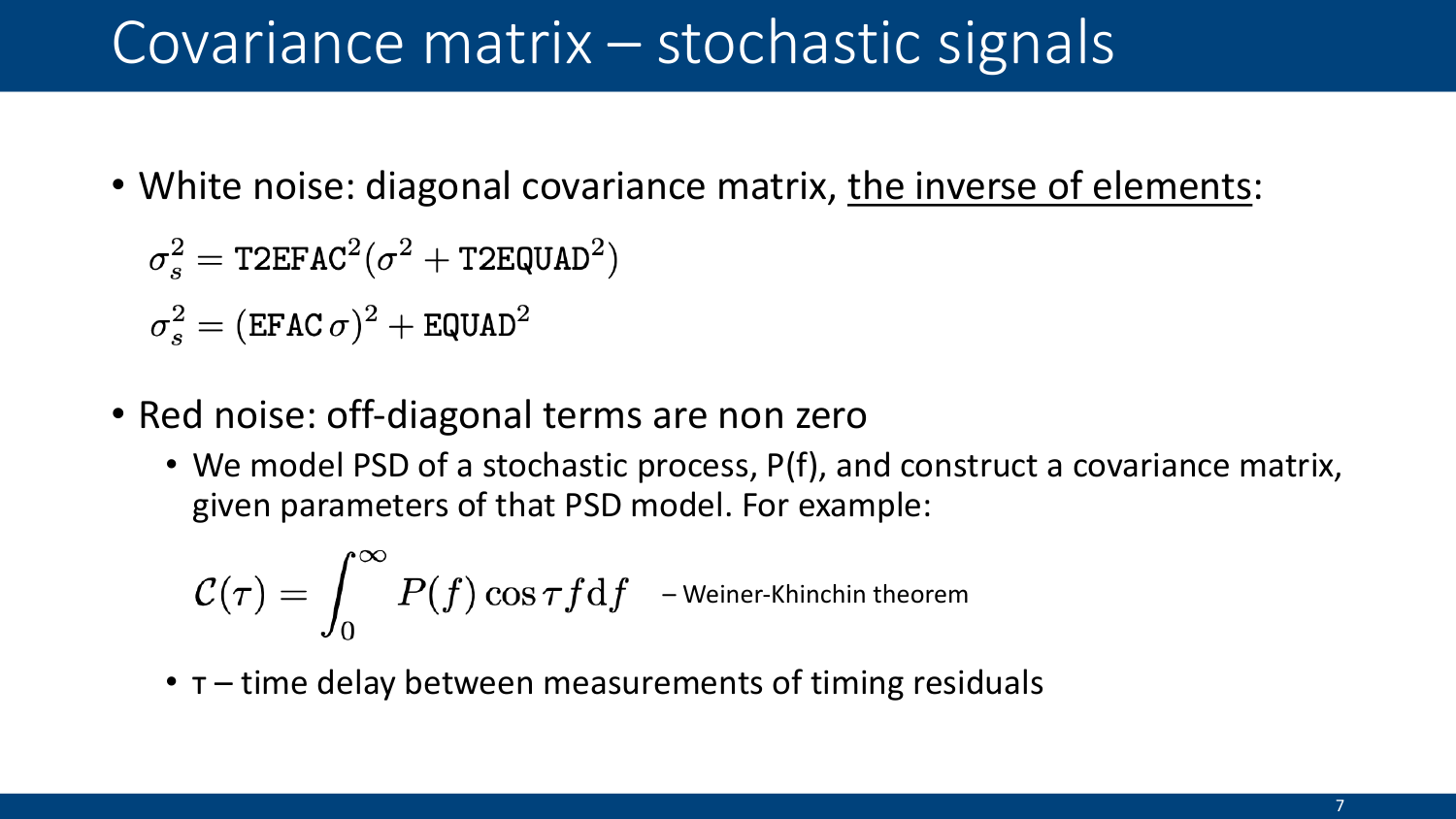## Red noise modelling



Lorentzian power-law

Power-law

 $P(f)=\frac{A^2}{12\pi^2}{\rm yr}^3\left(\frac{f}{{\rm yr}^{-1}}\right)^{-\gamma}$ 

In our analysis represented in covariance matrix C, as a component:

 $K = F \Phi F^{T}$ 

Where  $\Phi$  – defines a power-law  $F$  – Fourier transformation matrix (Fourier design matrix)

Then we can do a faster inversion of  $C$ :

$$
(N + F\Phi F^T)^{-1} = N^{-1} - N^{-1}F(\Phi^{-1} + F^TN^{-1}F)^{-1}F^TN^{-1}
$$